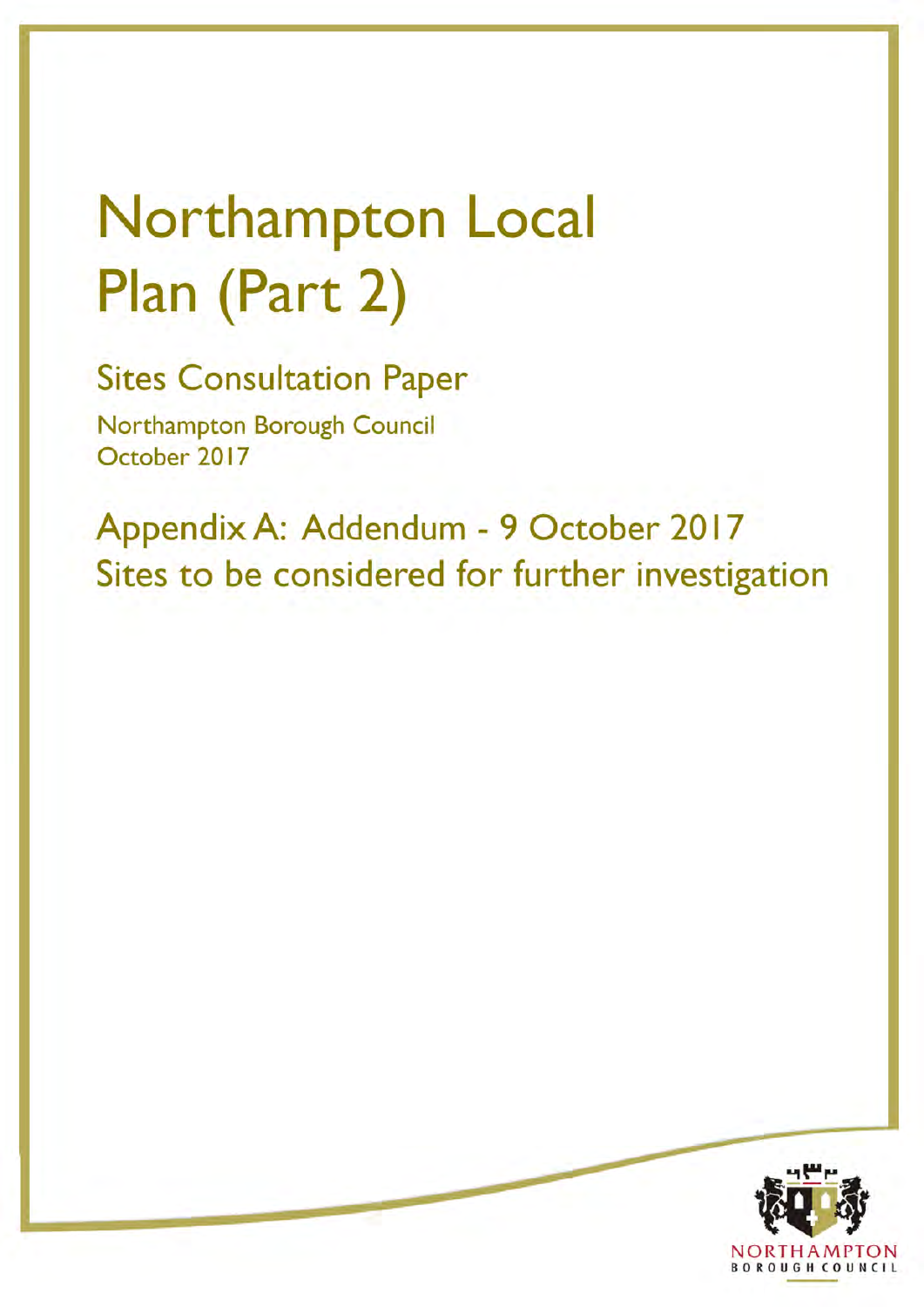

# **LAA0598**

**Car Park, Victoria Street**

**Area: 0.66 hectares**

**Castle Ward** 

| Yield:                    | Years $1-5$ :<br>Years 6-10:<br>Years 11-15:<br>Years 16+: |
|---------------------------|------------------------------------------------------------|
| <b>Proposed land use:</b> | Commercial                                                 |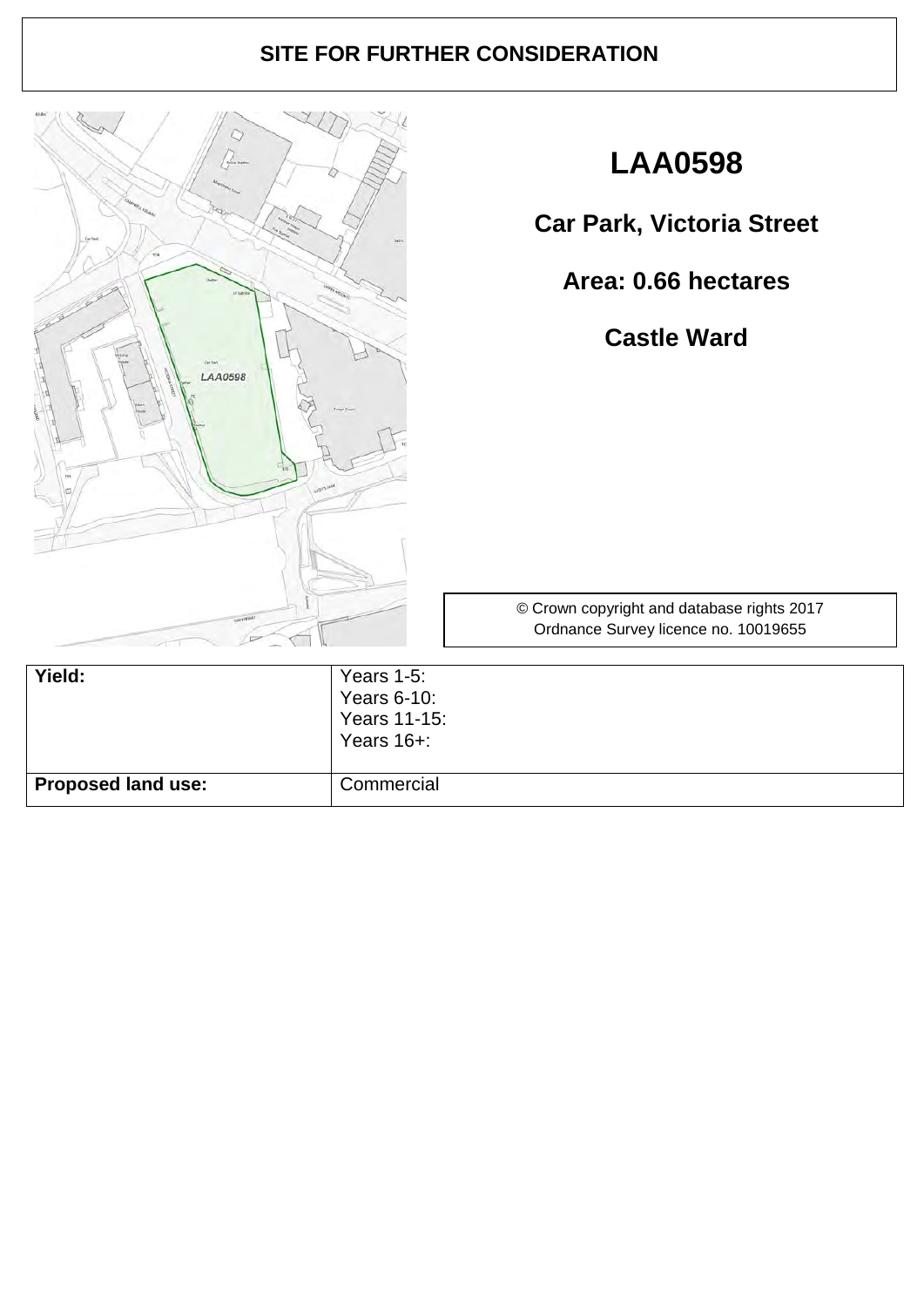

# **LAA1005**

**Land north of Martins Yard, Spencer Bridge**

**Area: 1.40 hectares**

**Castle Ward** 

| Yield:                    | 2,800 sq.m<br>Years $1-5$ :<br>Years 6-10:<br>Years 11-15:<br>Years 16+: |
|---------------------------|--------------------------------------------------------------------------|
| <b>Proposed land use:</b> | Commercial                                                               |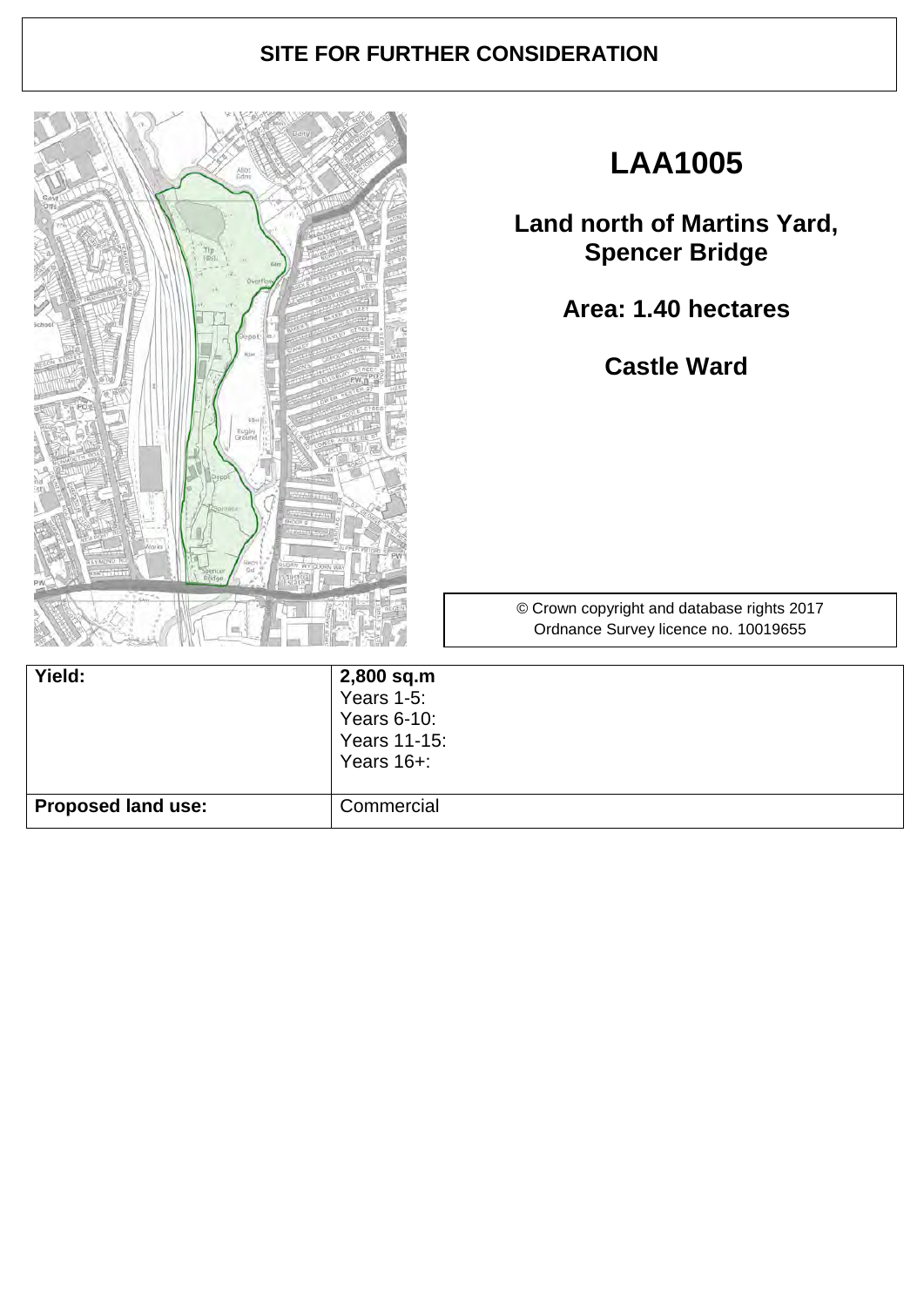

# **LAA1010**

## **Land at St Peters Way/ Court Road/ Freeschool Street**

**Area: 1.16 hectares**

**Castle Ward** 

| Yield:                    | 139<br>Years 1-5:<br>Years 6-10: 139<br>Years 11-15:<br>Years $16+$ : |
|---------------------------|-----------------------------------------------------------------------|
| <b>Proposed land use:</b> | <b>Residential &amp; Commercial</b>                                   |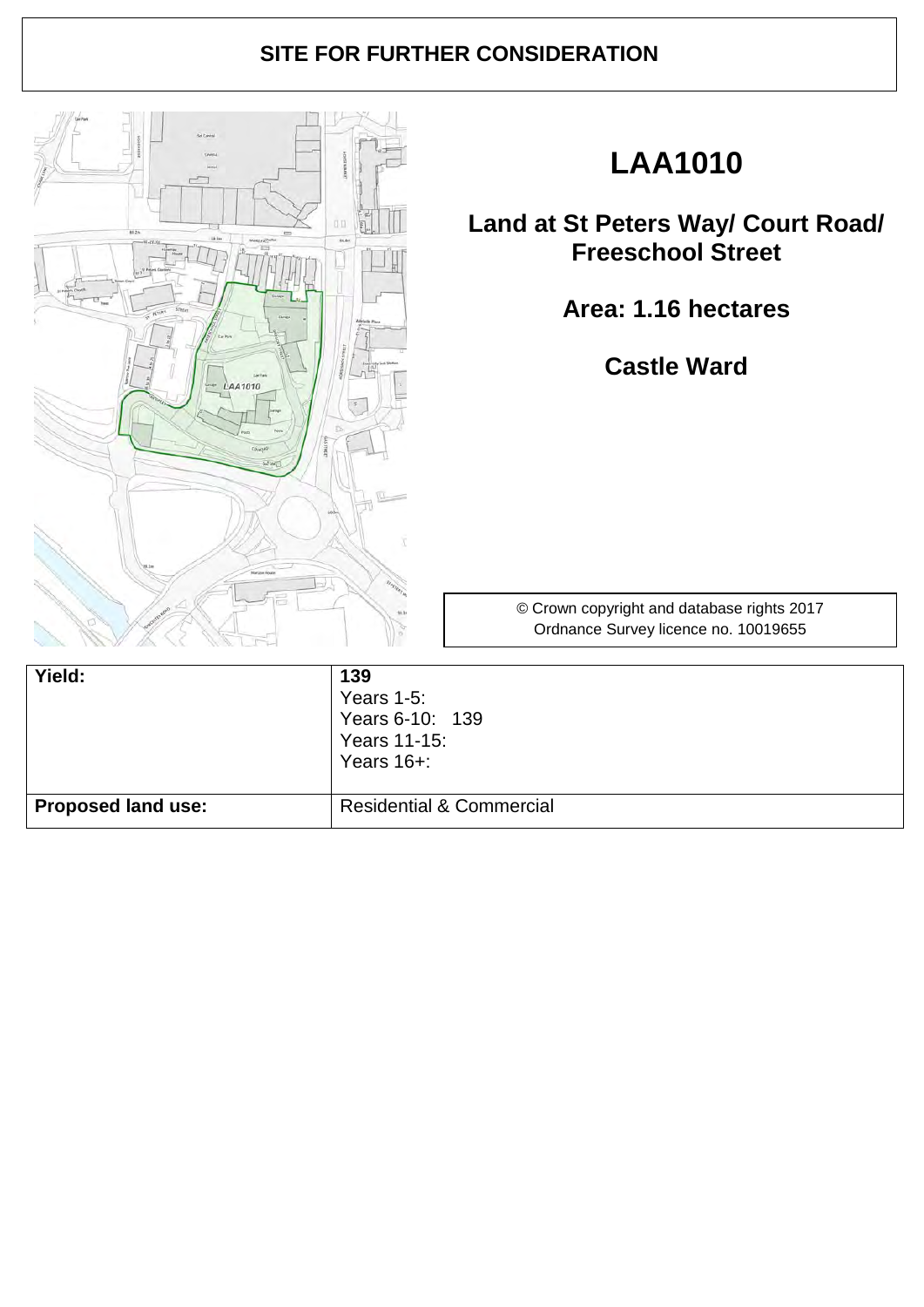

# **LAA1007**

## **Land south of Wooldale Road, east of Wootton Road**

**Area: 5.04 hectares**

**Nene Valley Ward** 

| Yield:                    | 160<br>Years 1-5: 160<br>Years 6-10:<br>Years 11-15:<br>Years 16+: |
|---------------------------|--------------------------------------------------------------------|
| <b>Proposed land use:</b> | Residential                                                        |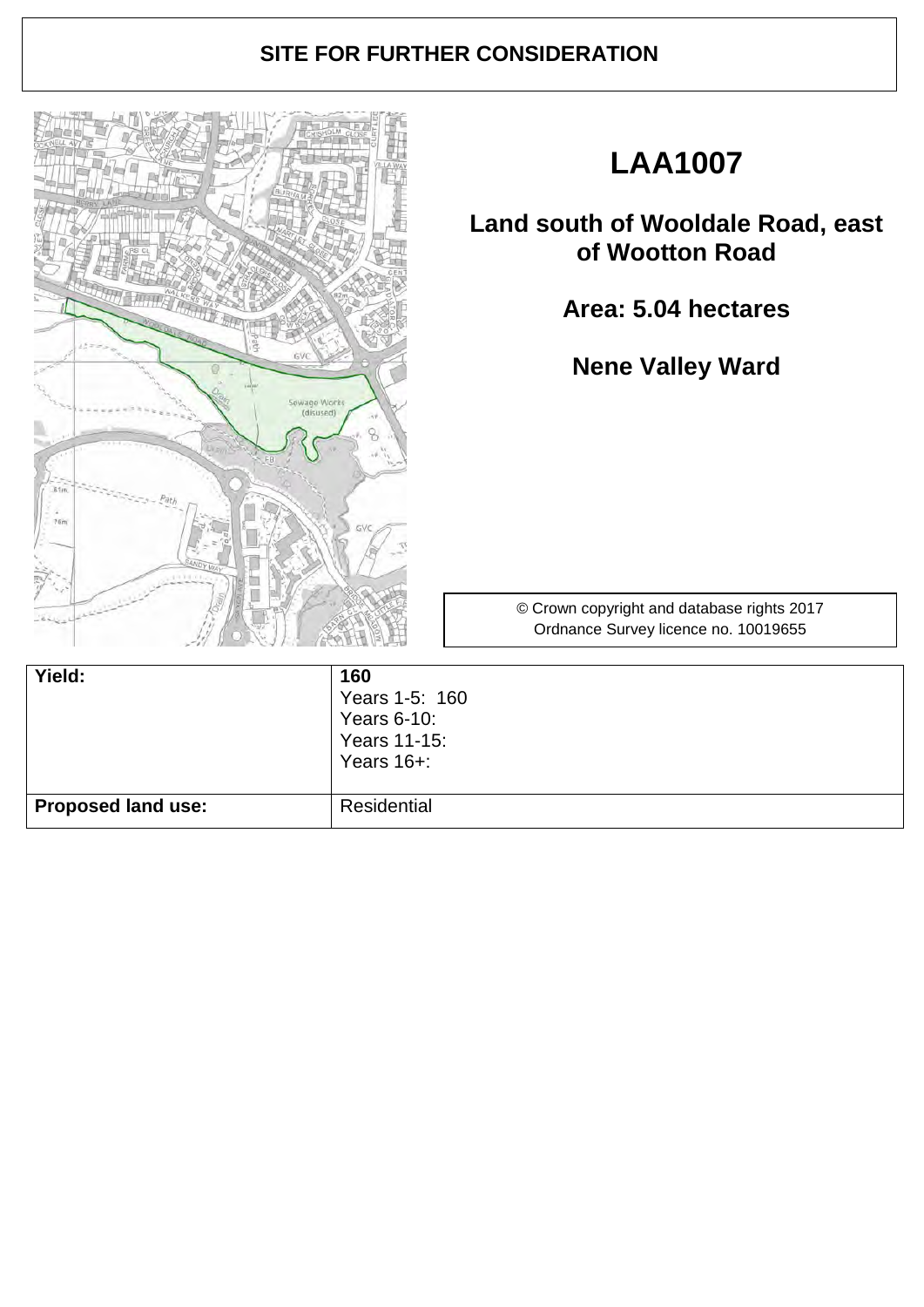

|                           | Years $16+$ : |
|---------------------------|---------------|
| <b>Proposed land use:</b> | Commercial    |